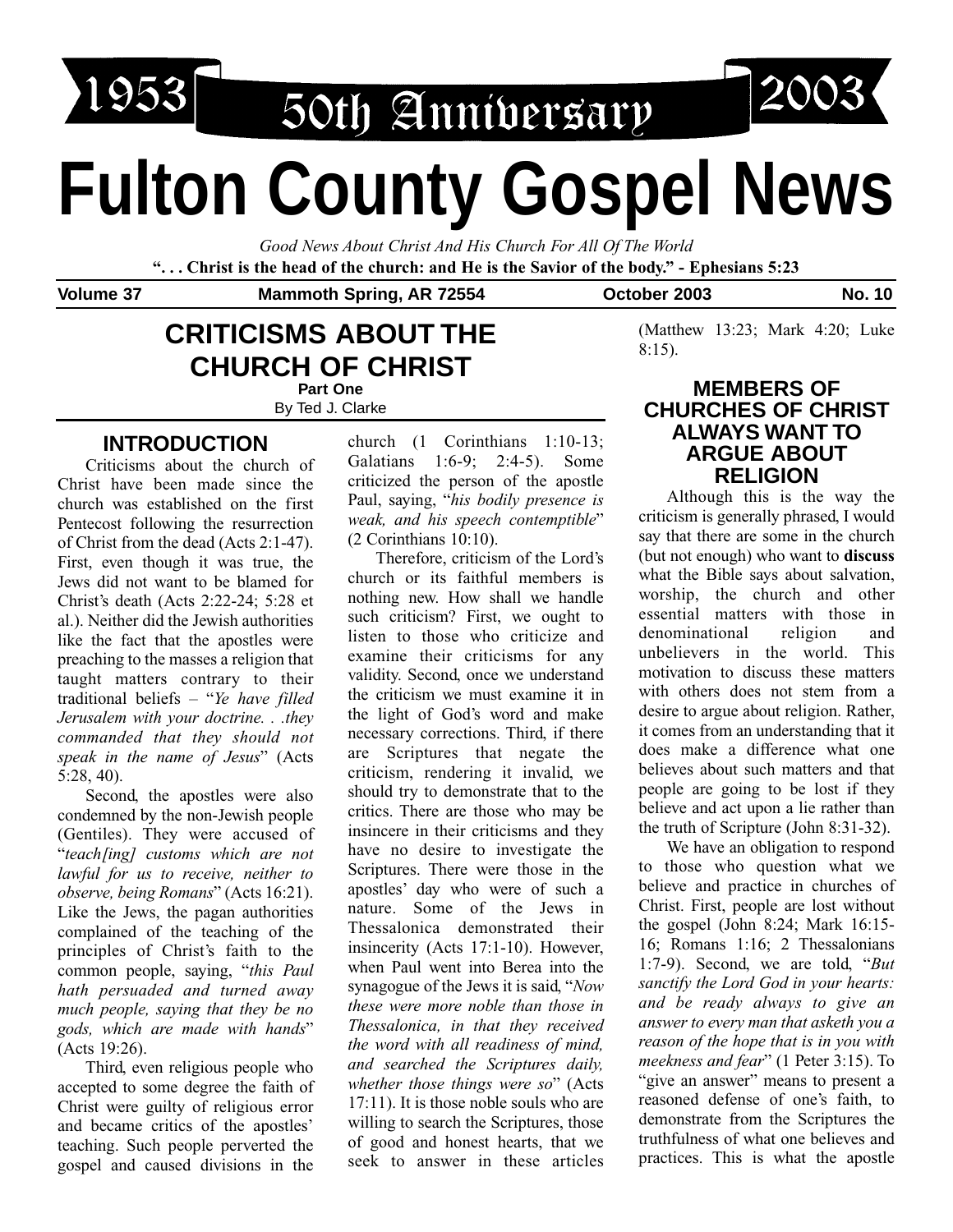#### **FULTON COUNTY GOSPEL NEWS** USPS Publication #211780

. . . is a Periodical publication issued monthly by the Church of Christ at Third and Bethel (P.O. Box 251), Mammoth Spring, AR 72554-0251. **POSTMASTER: Please mail all changes of address to the above address.**

**FCGN** is mailed free of charge to any who care to receive it. We will be happy to add any names to the regular mailing list. If you send in a name we must have a complete address, including number and street name, or R.R. or HCR number, plus box number, or a P.O. Box number and the **NINE DIGIT ZIP CODE**. This paper is supported by voluntary contributions for which we are grateful. Financial information will be furnished upon request. **Mail all address corrections or manuscripts to:**

#### **FULTON COUNTY GOSPEL NEWS** P.O. Box 251

Mammoth Spring, AR 72554

| TED J. CLARKE EDITOR      |  |
|---------------------------|--|
|                           |  |
|                           |  |
| E-Mail cocfcgn@ozarks.com |  |

#### *continued from page 1*

Paul did as he went about preaching and teaching. "*And Paul, as his manner was, went in unto them, and three sabbath days reasoned with them out of the scriptures, Opening and alleging, that Christ must needs have suffered, and risen again from the dead; and that this Jesus, whom I preach unto you, is Christ. . .And he reasoned in the synagogue every sabbath, and persuaded the Jews and the Greeks. . .And he came to Ephesus, and left them there: but he himself entered into the synagogue, and reasoned with the Jews. . .And he went into the synagogue, and spake boldly for the space of three months, disputing and persuading the things concerning the kingdom of God. But when divers were hardened, and believed not, but spake evil of that way before the multitude, he departed from them, and separated the disciples, disputing daily in the school of one Tyrannus. And this continued by the space of two years; so that all they which dwelt in Asia heard the word of the Lord Jesus, both Jews and Greeks*" (Acts 17:2-3, 18:4, 19; 19:8-10). The Scriptures were and are the standard by which all religion must be judged (2 Timothy 3:16-17; 2 Peter 1:3).

**It is not just religion that matters but the truth about religion!** Look at this passage. "*Beloved, while I was very diligent to write to you concerning our common salvation, I found it necessary to write to you exhorting you to contend earnestly for the faith which was once for all delivered to the saints*" (Jude 3, NKJV). First, the word "contend" in this passage has a strong meaning, "to contend about a thing, as a combatant" (Vine' Expository Dictionary of New Testament Words). Christians are in a battle against religious error and we must engage those that propagate it (Ephesians 6:12-17; 2 Corinthians 10:3-5). Second, that faith was "once for all" given. These truths would never change or be modified by socalled modern latter day revelations as if from God. No council or creed book has any say at all over God's word. No religious denomination nor all the denominations combined have that power to nullify God's word.

Jesus contended with those in religious error frequently. Read Matthew, chapters 21-23 and note the number of times the Lord opposed those of the Jewish religion who were straying from the truth. He even told those who called Him Lord not to think that was all they had to do. "*And why call ye me, Lord, Lord, and do not the things which I say*?" (Luke 6:46). "*Not every one that saith unto me, Lord, Lord, shall enter into the kingdom of heaven; but he that doeth the will of my Father which is in heaven. Many will say to me in that day, Lord, Lord, have we not prophesied in thy name? and in thy name have cast out devils? and in thy name done many wonderful works? And then will I profess unto them, I never knew you: depart from me, ye that work iniquity*" (Matthew 7:21- 23).

Therefore, desiring to discuss Scriptural matters with those with whom we differ is not a practice to be

criticized, for it has the blessing of the Lord and the apostles. Here is a reminder to all of us to "contend earnestly," but to do so "with meekness and fear," "speaking the truth in love" (Jude 3; 1 Peter 3:15; Ephesians 4:15). One might be properly criticized for not contending for the faith in the proper spirit, but do not criticize someone for contending for the faith!

Most members of denominational groups do not want to reason from the Scriptures because they do not know what the Scriptures teach and they cannot defend their beliefs. It used to be that nearly every member of churches of Christ knew the Scriptures well and could show their religious neighbors book, chapter and verse which corrected their religious errors. To our shame that is no more the case. We have a great number of Christians who do not have the courage to teach the people of the world and their religious neighbors the truth of God's word, because they do not know God's word well enough to do so. They do not know how because they do not study the Scriptures with a view to teaching the lost. As long as this situation continues the church will not carry out its mission of evangelizing the world (Matthew 28:18-20).

[Continued next month. We will discuss the criticism often leveled against the church – "Members of the church of Christ believe they are the



#### **INTRODUCTION**

In response to several requests we begin this series on withdrawal of fellowship. There are a number of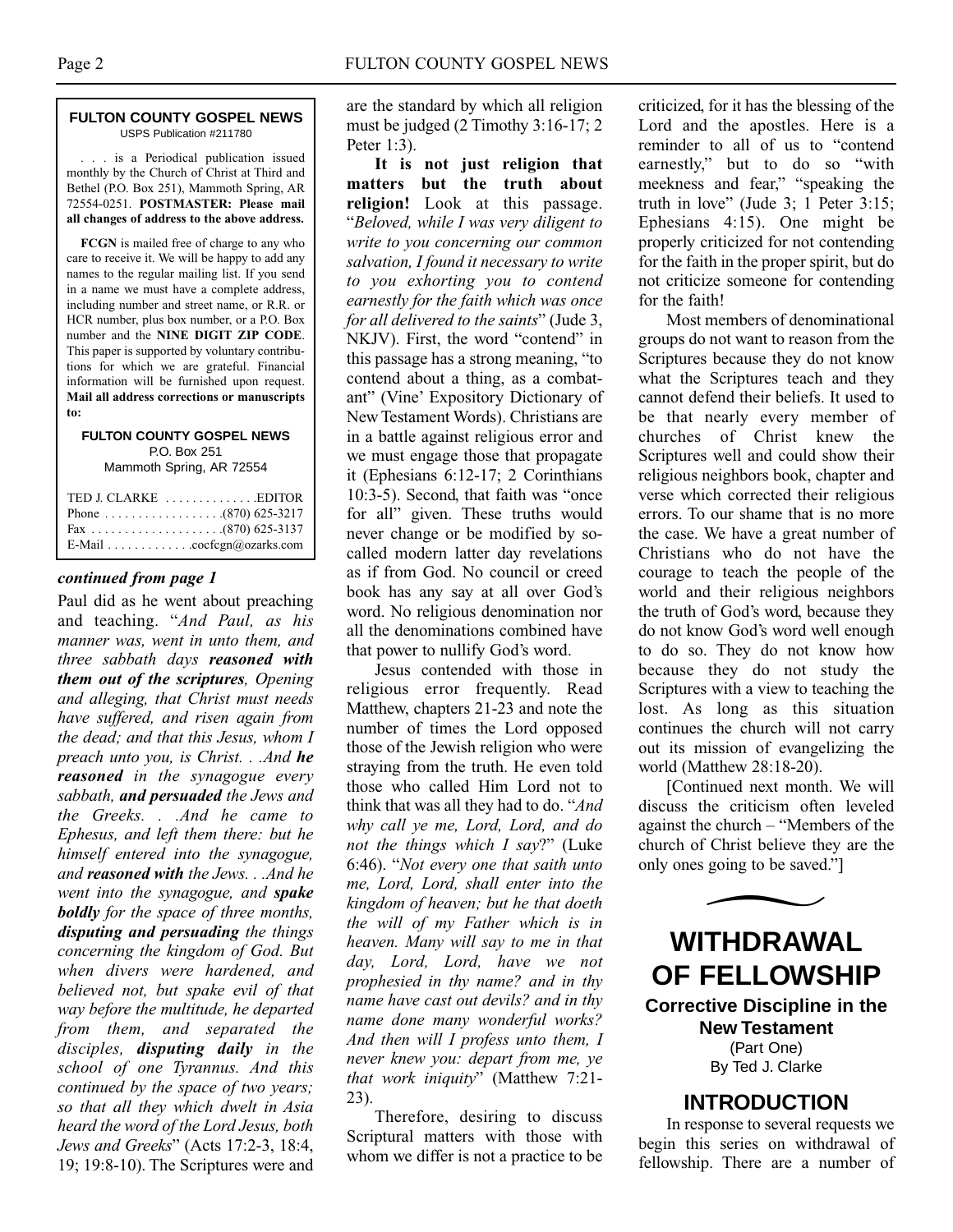reasons prompting this study, which we will elaborate in the course of the study, but the following are keys. The purposes of withdrawing fellowship from the erring are to: (1) save the erring one, encouraging repentance; (2) save the church, keeping it pure; (3) save ourselves, as a warning; (4) save the world, showing God's righteous way.

Batsell Barrett Baxter once remarked, "Discipline is a word which is particularly out of step with our time. Ours is a permissive, indulgent age. It is an age emphasizing no controls, no restraints and no limitations. . .[O]ne of the greatest needs of our day is discipline." Brother Baxter made that statement about thirty years ago and the sad truth of what he said has only been multiplied over the years.

#### **BREAK DOWN IN RESPECT FOR AUTHORITY**

Discipline begins in the home. Parents ought to set the example for their children, honoring and respecting the authority of the law; God's law and the nation's civil law. When parents are permissive, allowing open rebellion and disrespect for the authority of God's word and civil law, providing no constructive guidance and restraint, then the basic unit of society (the home) is affected. "*Train up a child in the way he should go: and when he is old, he will not depart from it*" (Proverbs 22:6). "*Children, obey your parents in the Lord: for this is right. Honour thy father and mother; (which is the first commandment with promise;) That it may be well with thee, and thou mayest live long on the earth. And, ye fathers, provoke not your children to wrath: but bring them up in the nurture and admonition of the Lord*" (Ephesians 6:1-4). "*Children, obey your parents in all things: for this is well pleasing unto the Lord*" (Colossians 3:20). For commandments on obeying civil law see Romans 13:1-7 and 1 Peter 2:1317.

Lack of discipline in the home leads to a national disaster. When there is no respect for authority in the home, by parents or children, it affects the nation. When there is no respect for law and authority anarchy and criminal activity abound. Lawbreakers are often arrested and then released on technicalities. Punitive laws are repealed. Those who are convicted often receive just a slap on the hand. "*In those days there was no king in Israel: every man did that which was right in his own eyes*" (Judges 21:25). "*Because sentence against an evil work is not executed speedily, therefore the heart of the sons of men is fully set in them to do evil*" (Ecclesiastes 8:11). "*Righteousness exalteth a nation: but sin is a reproach to any people*" (Proverbs 14:34).

Lack of discipline in the church also multiplies problems and brings reproach upon the Lord's Body (Ephesians 1:21-23). When sin goes unchecked it spreads like leaven in bread dough (1 Corinthians 5:6). The Bible's teaching on withdrawal of fellowship from erring members is often ignored or ridiculed. Many elders and church leaders are afraid to "hurt someone's feelings" or fear they "will run someone away from the church," so they do little or nothing to discipline immoral or disorderly brethren. There are at least three dangers in the church regarding this problem: (1) weak elderships/leaders who are worried about popularity, church budgets, numbers, etc. and refuse to allow preaching on this subject or will not take the lead in carrying out this command; (2) compromising preachers who have no backbone and fear for their jobs, refusing to preach on any controversial topics, especially withdrawal of fellowship; and (3) unconverted members who refuse to follow the whole counsel of God. That is, they refuse to practice and observe proper church discipline, threatening to leave if such is done. The result in such cases is that often brethren will do what they want without any fear that anyone will approach them or rebuke them for their sins. None of these groups have the real courage to do God's will – they only do what they agree with, which means they are placing themselves above God! Think about that!

# **TWO SIDES OF DISCIPLINE**

Webster's Dictionary says that discipline in general is "that which is taught to pupils; training which corrects, molds, strengthens, perfects; chastisement, punishment." **Preventive** discipline teaches one the proper way to conduct one's life, to avoid corrective discipline (cf. Matthew 28:20; 2 Timothy 4:2; 1 Peter 2:11-12). **Corrective** discipline seeks to warn and punish if necessary. It is when people reject preventive discipline that corrective measures become necessary. Withdrawal of fellowship is only a part of the corrective discipline process, so there will be matters we must consider before we discuss the actual withdrawal.

### **CORRECTIVE DISCIPLINE IS COMMANDED BY CHRIST**

First, Jesus Himself gave an example of how to handle the aspect of personal offenders who refuse to repent. "*Moreover if thy brother shall trespass against thee, go and tell him his fault between thee and him alone: if he shall hear thee, thou hast gained thy brother. But if he will not hear thee, then take with thee one or two more, that in the mouth of two or three witnesses every word may be established. And if he shall neglect to hear them, tell it unto the church: but if he neglect to hear the church, let him be unto thee as an heathen man and a publican*" (Matthew 18:15-17). We will discuss this further in these studies.